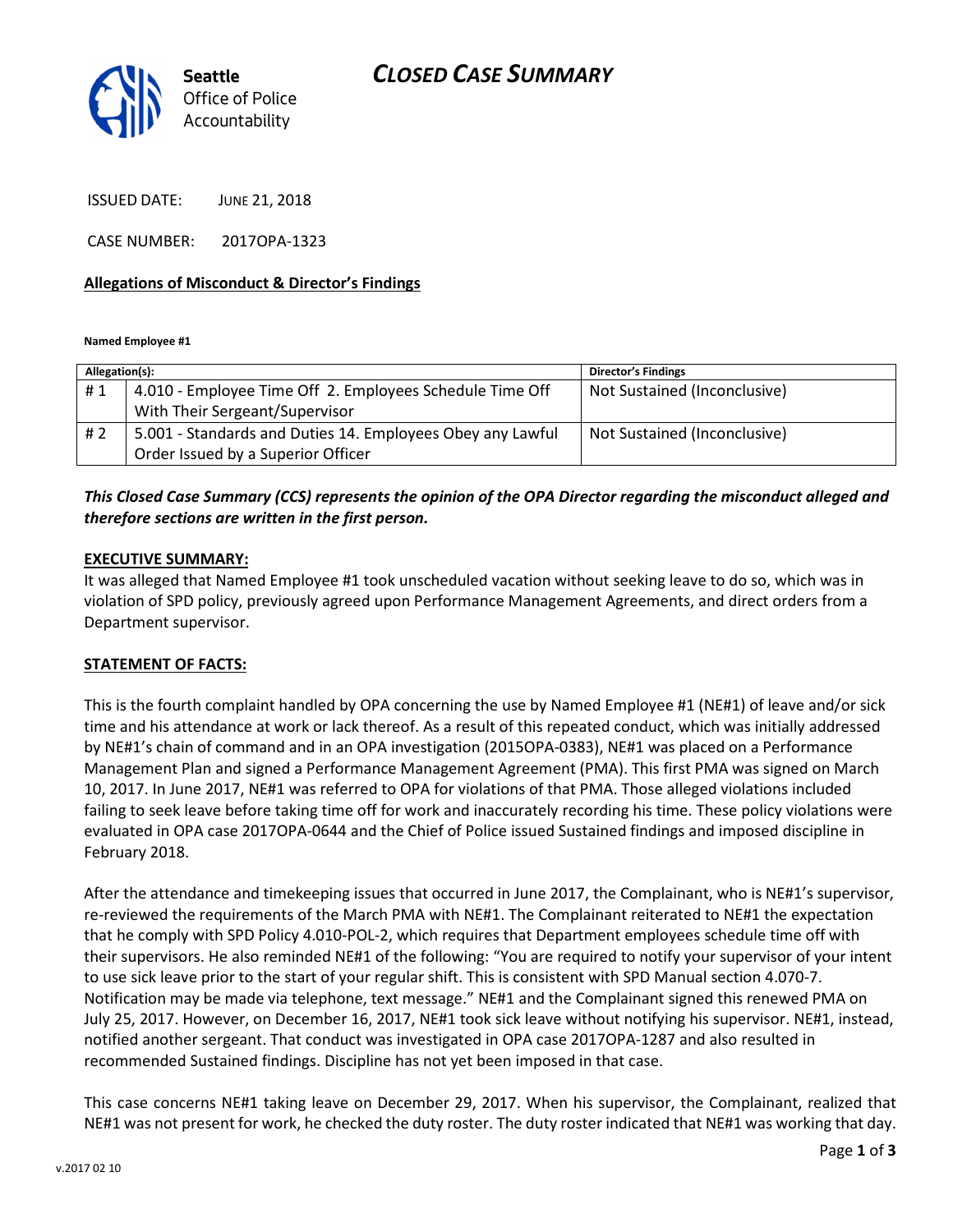## CLOSE CASE SUMMARY



Office of Police Accountability

OPA CASE NUMBER: 2017OPA-1323

The Complainant called NE#1 at 0600 hours, which was approximately three hours after his shift began, to determine where he was. The Complainant reported that NE#1 stated that it was his furlough day; however, based on the duty roster, NE#1 was incorrect. The Complainant ordered NE#1 to come to work and he arrived at the precinct at 0630 hours. The Complainant stated that, when NE#1 arrived at work, NE#1 showed the Complainant his personal calendar. NE#1's calendar indicated that he was "off" on December 29. However, the Complainant denied that NE#1 ever cleared this off day with him and received the Complainant's approval as required.

The Complainant told OPA that NE#1 was operating off of the same work schedule that he had been assigned to for the last several years. This schedule, which is called a 4/2 (four days on, two days off that rotates throughout the year). The Complainant confirmed that NE#1's PMAs were in force on December 29 and asserted that NE#1's failure to appear for his shift violated these agreements.

NE#1 acknowledged that his PMAs were in force on December 29, as well as that these agreements required him to seek advance approval from a supervisor before taking any time off, whether scheduled or unscheduled. NE#1 told OPA that, before that date, he met with the Complainant to establish and mark down the days he would be taking off in December. One of those days was December 29. He then marked it off on his personal calendar. NE#1 stated that he took steps to carefully write down his planned off days due to the other OPA investigations into his conduct.

In support of his account, NE#1 stated that another sergeant witnessed the Complainant reviewing the duty roster and mentioning out loud that the Complainant, not NE#1, may have made a mistake by not properly recording NE#1's vacation days.

OPA interviewed that witness sergeant. The witness sergeant recalled observing the Complainant reviewing the master staffing sheet. During that review, the witness sergeant told OPA that he heard the Complainant state: "that may be on me." The witness sergeant interpreted this to "mean that maybe the [Complainant] forgot to mark that day."

## ANALYSIS AND CONCLUSIONS:

## Named Employee #1 - Allegations #1

## 4.010 - Employee Time Off 2. Employees Schedule Time Off With Their Sergeant/Supervisor

SPD Policy 4.010-POL-2 requires SPD employees to schedule time off with their supervisors. The policy states that: "Employees will contact their sergeant/supervisor before their scheduled work shift to request an unscheduled absence from duty." (SPD Policy 4.010-POL-2.)

In addition to the requirements of this policy, NE#1's agreed-to PMAs also explicitly required him to comply with this policy, identified his past failures to do so, and instructed him that further violations could result in disciplinary action up to termination.

The Complainant was adamant that NE#1 not seek preapproval for his vacation and, in support of that belief, he pointed to the lack of any indication of NE#1's vacation date on the duty roster. NE#1, on the other hand, recalled prescreening the vacation day with the Complainant and getting the Complainant's permission to take the time off. In support of his recollection of the incident, NE#1 pointed to his personal calendar, which had the date in question marked as a vacation day.